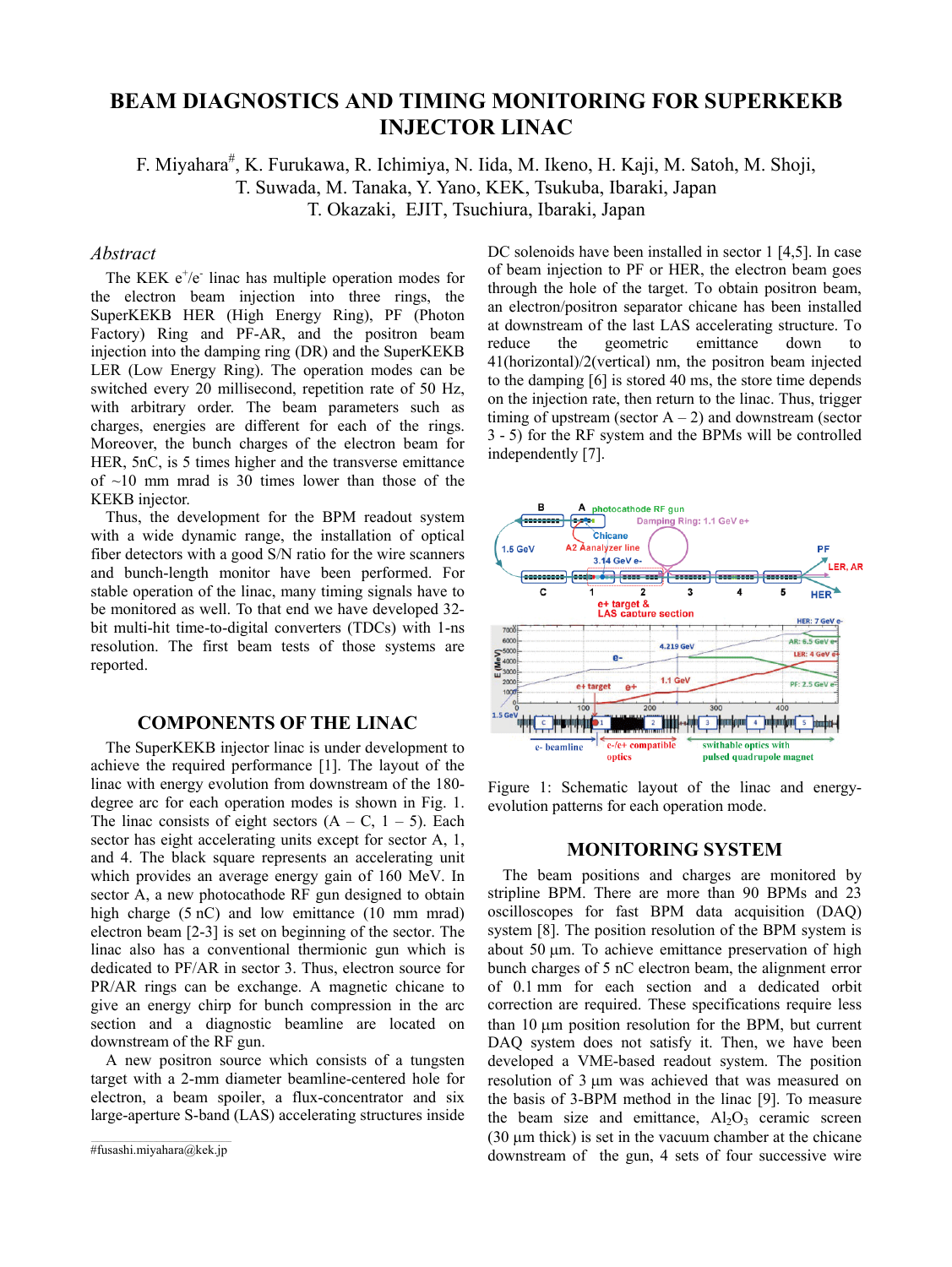scanners are installed in sector B, C, 2, 5 [10]. The temporal laser profiles for the RF gun and electron bunch length are monitored by using streak camera. In order to confirm bunch compression at the arc section and orbit correction, an X-band RF deflector will be set at the end of the linac.

### **OPTICAL FIBER LOSS MONITOR**

The optical fiber is already used as a beamloss or/and a profile monitor in TTF1 [11], FLASH [12] and many facilities. In the KEK linac, the fiber loss monitors have been installed around a pulsed bending magnet for PF ring and the end of sector 5. So far, photomultiplier tube without any scintillator, the glass in front of the photocathode works as dielectric medium for Cherenkov radiation, has been used as the detector for the wire scanner. But, the way is not suited to the measurement at the location with heavy beamloss.

### *Beam Loss Monitor at the End of the Linac*





 The schematic layout of the linac end is shown in Fig. 2. The optical fiber is set along the beamline. The fiber passes through the pulsed bending magnet, steering magnets (BX, BY) and quadrupoles (QF, QD). It was revealed that the electron beam tail hits the vacuum chamber installed in the pulsed bending magnet from analysis of the signal of the fiber. The beam sizes measured by a wire scanner are shown in Fig. 3. The signals measured by the PMT without fiber is deteriorated due to the background of heavy beamloss. On the other hand, the data measured by the fiber shows clear beam profile. That good S/N ratio has been achieved by to set appropriate ADC gate timing that corresponds to quadrupoles. It appears that the fiber passed through in



Figure 3: Signals from a PMT without any scintillator (top) and a PMT coupled to the optical fiber (bottom) vs wire position. The left, center and right peaks correspond to vertical, oblique and horizontal beam profiles. These scales of the vertical and horizontal should be divided by  $\sqrt{2}$ .

quadrupoles is much closer to beam axis and recoil electrons which lose energies are over focus or defocus in the quadrupole.

# *Loss Monitor in Downstream of the Positron Source*

The target system for positron production was changed that electron beams go through a small hole with 2.0 mm diameter on axis, while the beam had been bypassed the target in the KEKB injector. Although the radius of the hole is designed so that the electron beam passes through without any beamloss, the target could cause beamloss due to any position jitter, beam halo or other reasons.

The construction of positron source was started in 2013 and wire scanner system in sector 2 had been installed. Then, initial positron beam commissioning has started. To find the good S/N position for wire scanner, the optical wire was set along the beamline (Fig. 4). The background signal originating from beamloss at the target is shown in Fig. 5. Although, the primary electron beam passed through the target hole without any clear charge losses monitored by BPMs, six strong signals that corresponds quadrupoles were observed. The bottom in Fig. 5 presents signals with insertion of the wire scanner. The growth of 5th and 6th signal indicates electron beam



Figure 4: Layout of the beamloss monitor at sector-2 end which located ~100 m-downstream of the positron source.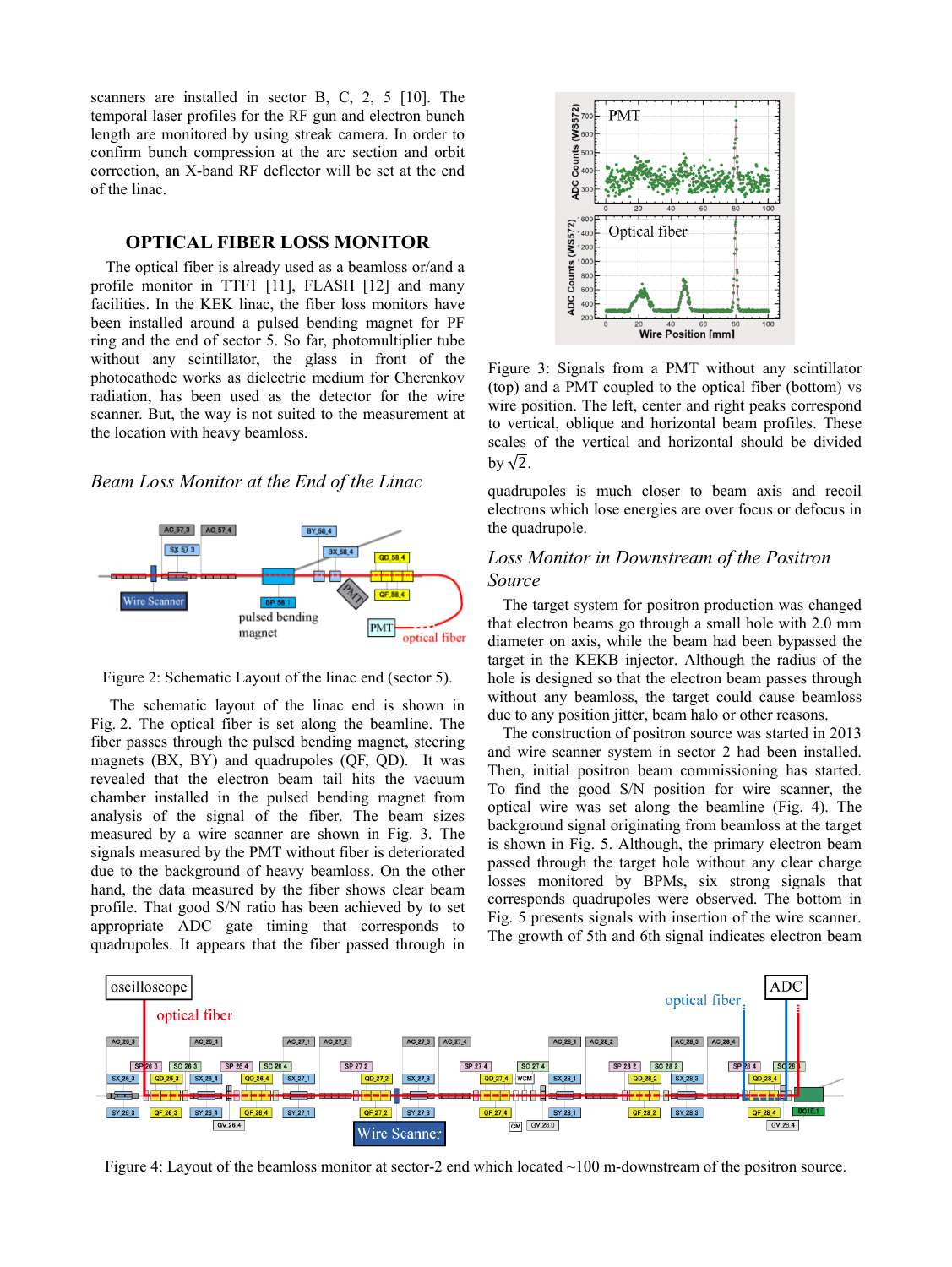scattering in the wire. In case of two-bunch operation, those peaks are overlap other. Thus, the optical fiber dedicated to beamsize measurement using wire scanner has been set in last quadrupoles (QF\_28\_4, QD\_28\_4 in Fig. 4). The beam profile was measured, nevertheless high background as shown in Fig. 6.



Figure 5: Background signals due to a beamloss at the positron source, in case of the primary electron beam passes through the target hole. The top/bottom corresponds to without/with insertion of the wire scanner.



Figure 6: Vertical beam size at the wire scanner.

### **TIMING MONITORING SYSTEM**

The trigger timing system of the linac is based on Event Timing System on VME [13]. The timing system distributes trigger timings and parameters for the linac components, such as RF phases, currents of magnets, etc., through event code and data buffer. The injection beam for the HER and LER requires timing jitter of less than 30 ps. It is confirmed that the system satisfies that the requirement under a variation of temperature in the linac [14]. To accomplish multiple injections to HER, DR, LER, PF ring and PF-AR, sequence of injection will be put every  $\sim$ 2 s. The trigger timings and parameters are decided by each beam mode. Those trigger timings range from ns to several hundred us and the interval between the beam pulses is  $20 \pm 1$  ms and should be scheduled precisely. Thus, timing monitoring system with a wide dynamic range of more than 20 ms and a resolution of 1 ns is required. Then, a FPGA-based TDC has been developed [15].

### *FPGA-BASED TDC*

The basic specification of the FPGA-based TDC listed in Table 1. The TDC has a common strat input and 16 multi-stop input channels. The inputs to the modules are standard NIM logic levels. Since handling FPGA with 1 GHz is not easy, the 4X oversampling technique is employed to the TDC with a 250MHz clock. The timing charts are shown in Fig. 7. Four clocks which have  $\pi/2$ relative phase reference, then the time duration  $T$  is given by  $T=N T_{\text{clk}}+\Delta T_1+\Delta T_2$  and a resolution of  $T_{\text{clk}}/4$  is obtained.

Table 1: Margin Specifications

| <b>Parameters</b>       | Value           |
|-------------------------|-----------------|
| Number of common start  |                 |
| Number of stop channels | 16              |
| Number of multi-stops   |                 |
| Dynamic range           | 4.3 s           |
| Resolution              | 1 <sub>ns</sub> |
| Clock                   | 250 MHz         |

The performance test has been performed by using the TDC and the Digital Delay generator (SRS, Model DG645, rubidium time base) from the delay time of 1 ns to 800 ms. The accuracy which is given by the absolute time difference divided by the setting delay time and variations in the time difference of the measured to the setting delay time are shown in Fig. 8. The accuracy is 0.13 ppm up to  $\sim$ 3 ms which corresponds to the roll-off point. Those results are acceptable in our trigger timing monitoring system.